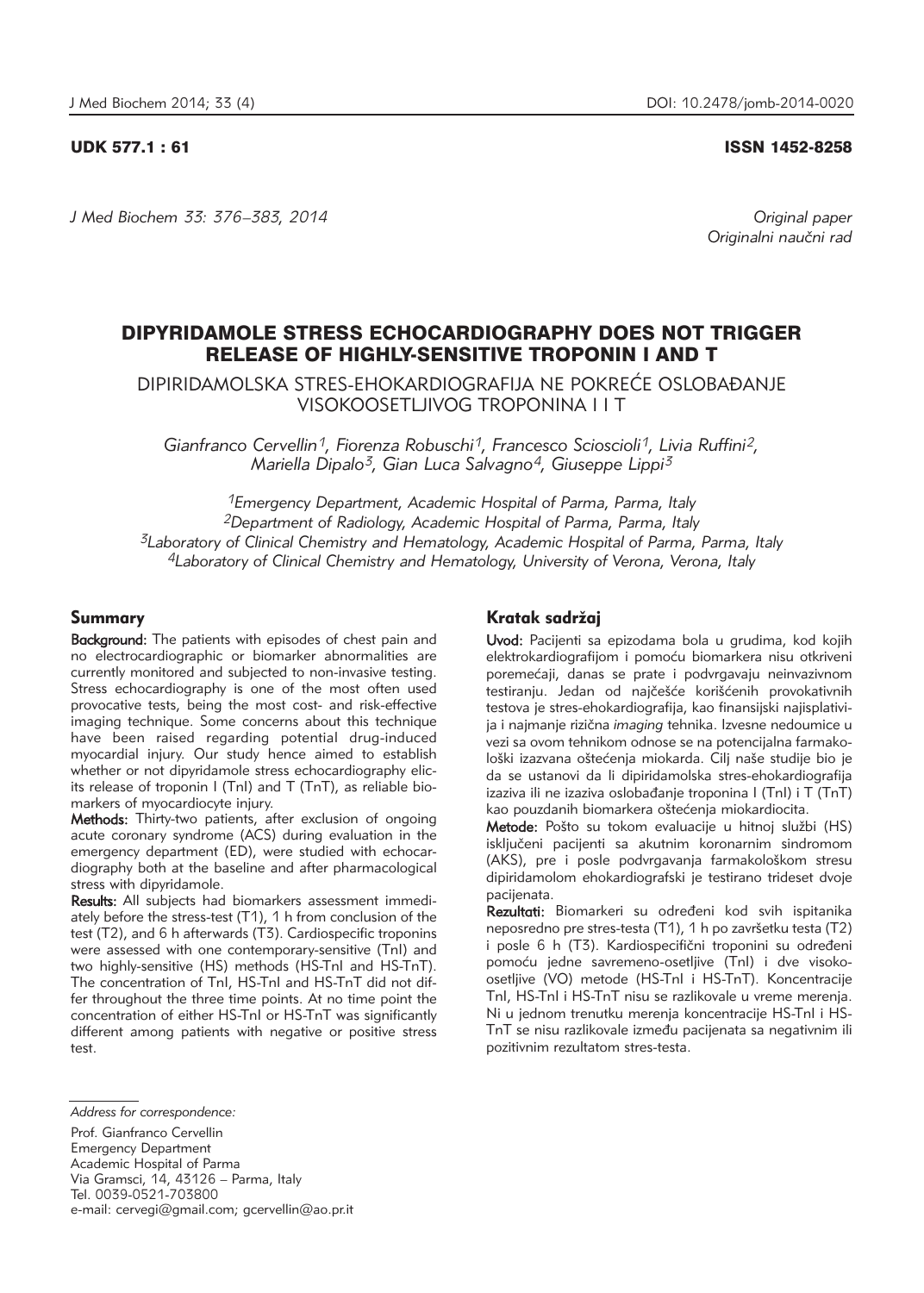Conclusions: The data shows that dipyridamole stress testing does not trigger release of troponin in patients with and without inducible reversible ischemia.

**Keywords:** troponin, stress test, echocardiography, stress echo, dipyridamole

# Introduction

Coronary artery disease (CAD) is the most frequent cause of mortality in developed countries, accounting for nearly 12.8% of all deaths. In Europe, one in six males and one in seven females die from acute myocardial infarction (AMI) (1). For emergency physicians, chest pain is a high-frequency, high-risk, chief complaint, which represents also a leading cause for Emergency Department (ED) visits worldwide. In agreement with the reasonable assumption that »*time is muscle*« (as stated by the great Dutch cardiologist Paul Hugenholtz in 1968), an early diagnosis is necessary to optimize the likelihood of successful reperfusion in patients with ischemic heart disease (IHD) (2).

According to the Joint European Society of Cardiology (ESC), American College of Cardiology Foundation (ACCF), American Heart Association (AHA) and World Heart Federation (WHF) Task Force for the Universal Definition of Myocardial Infarction, an AMI can be diagnosed in the presence of an increase or decrease of cardiac biomarkers (preferably cardiospecific troponins), with at least one measure exceeding the 99<sup>th</sup> percentile upper reference limit (URL), occurring in association with at least one of the following criteria: (a) symptoms suggestive of myocardial ischemia; (b) new or presumably new significant ST-segment–T wave (ST–T) variations, or new left bundle branch block (LBBB) in the ECG; (c) onset of pathological Q waves in the ECG; (d) evidence of recent loss of functional myocardial tissue or novel regional wall motion abnormalities; and (e) evidence of intracoronary thrombosis (3).

For ED patients with a resolved episode of chest pain and no electrocardiographic or biomarker abnormalities, the current clinical practice is based on observation in dedicated hospital areas along with performance of non-invasive testing, in accord with ACCF, AHA and ESC guidelines (4–6). The objective of this strategy is to minimize the risk of missing an acute coronary syndrome (ACS) and, most notably, an AMI. When ACS is diagnosed, the patient should be promptly admitted for appropriate management, whereas patients without a definite diagnosis should undergo further risk stratification with non-invasive tests such as exercise or pharmacological stress testing or coronary computed tomography angiography (CCTA), either prior to discharge or within 3 days when an ACS is excluded and the chest pain does not recur (7).

Zaključak: Podaci pokazuju da testiranje dipiridamolskim stresom ne pokreće oslobađanje troponina kod pacijenata sa i bez inducibilne reverzibilne ishemije.

Kliučne reči: troponin, stres-test, ehokardiografija, streseho, dipiridamol

To facilitate a more definitive evaluation while avoiding unnecessary hospital admission of patients with possible ACS and low-risk ACS, as well as the inappropriate discharge of patients with AMI without ST-segment elevation (STEMI), special units have been established, which are variously referred to as »chest pain units« (CPUs) or »ED observation units« (EDOUs). In those settings, critical pathways or protocols that have been designed for defining the presence or absence of myocardial ischemia (both unstable angina and non-ST-segment elevation MI) are typically used for establishing the optimal next step in patient care (e.g., admission, acute intervention). The goal is to establish the most suitable management after a limited amount of time, which is ideally set between 6 and 12 h, but may extend up to 24–36 h depending on local policies. The patient usually under goes a predetermined observation period with serial cardiac biomarkers and ECG assessment. At the end of the observation period, the patient is re-evaluated and then generally undergoes functional cardiac testing (e.g., resting nuclear scan or echocardiography) and/or stress testing (e.g., treadmill, stress echocardiography, or stress nuclear testing) or non-invasive coronary imaging study (i.e., CCTA). With a structured use of CPUs, 46% reduction in hospital admissions after a median stay of 9.2 h has been reported (8, 9).

Stress echocardiography (stress echo) is one of the most frequently used provocative tests. The diagnostic endpoint for detection of myocardial ischemia is the induction of a transient worsening in regional function during stress. Stress echo provides similar diagnostic and prognostic accuracy as radionuclide stress perfusion imaging, but at a substantially lower cost, without environmental impact, and with no biohazards for patients and physicians. Among different stresses of comparable diagnostic and prognostic accuracy, dobutamine, adenosine and dipyridamole are the safest and simplest agents, as well as the most suitable for assessment of combined wall motion coronary flow reserve. In spite of its dependence on operator's training, stress echo can now be considered the best (i.e., the most cost- and risk-effective) imaging choice to achieve the still elusive target of sustainable cardiac imaging in the field of non-invasive diagnosis of CAD (10, 11).

As with other imaging techniques, the presence of inducible wall motion abnormalities is highly sensitive for significant CAD. Additionally, echocardiography provides information on valvular function and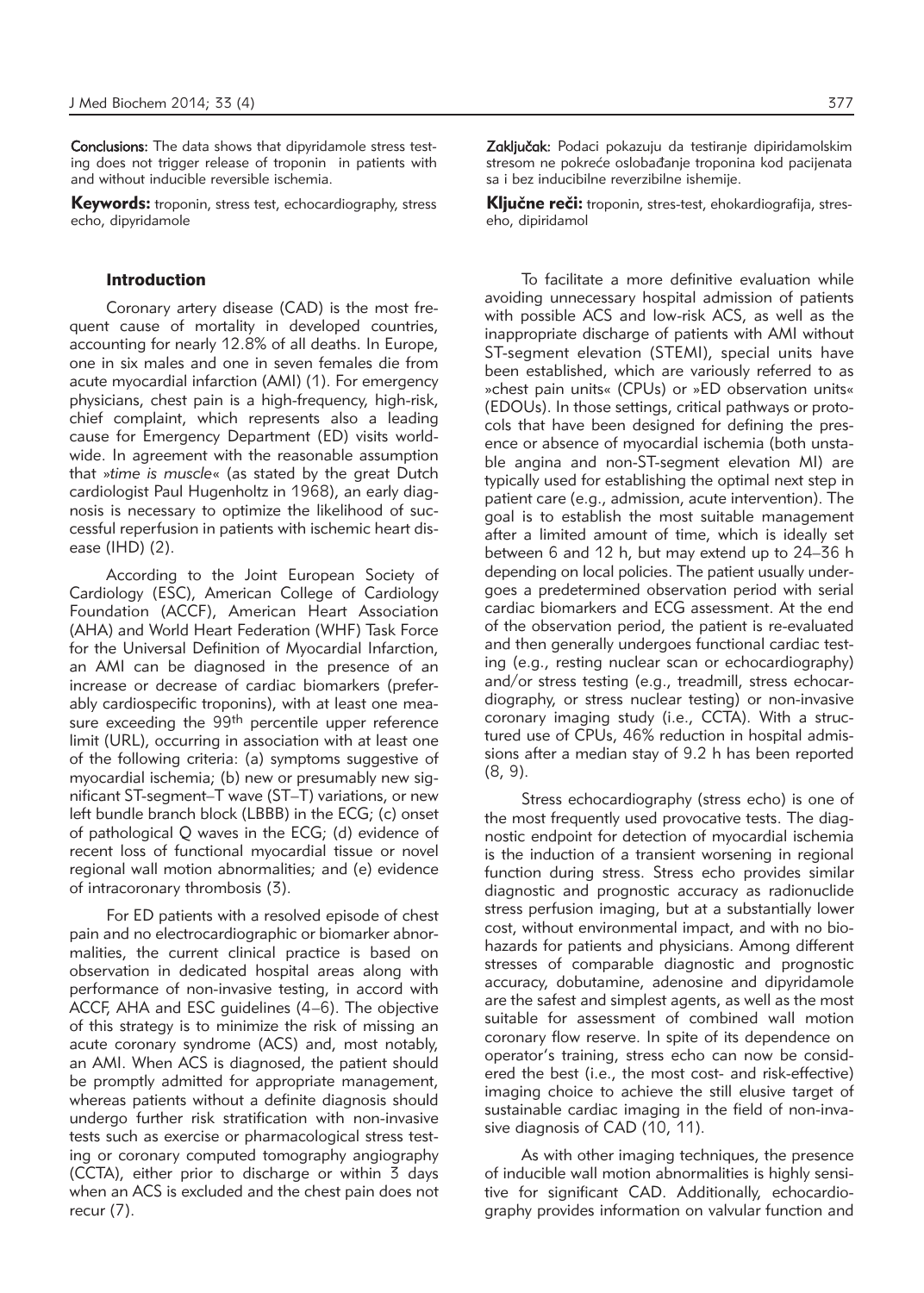contractile performance that may be useful in certain clinical circumstances. Few stress echo studies have been performed in a CPU setting, and none could demonstrate significant differences in hard cardiac events at follow-up (11–19). These studies, although failing to demonstrate differences in negative outcomes between patients with positive or negative test results, aimed at combined end points, including soft events, such as the number of elective revascularization procedures (mostly test-driven), recurrent angina, or CAD. Although previous reports, using nonhighly sensitive (HS) troponin assays, did not show troponin release induced by stress echo (20), some concerns have subsequently emerged regarding possible drug-induced myocardial injury, with troponin release, linked to the procedure (21, 22). Therefore, this prospective study aimed to establish whether or not dipyridamole stress echo triggers release of troponin I (TnI) and T (TnT), which are universally considered as reliable biomarkers of ischemic and nonischemic myocardiocyte injury.

#### Materials and Methods

#### *Study population*

The study population included all consecutive patients admitted to the observation unit of the Academic Hospital of Parma (Parma, Italy) between 1st of July 2012, and 31st of December 2012 for further evaluation of chest pain at moderate-to-high probability (family history, previous ACS, hypertension, diabetes, smoking, hypercholesterolemia, renal failure). All patients, after exclusion of ongoing ACS during ED evaluation (i.e., no diagnostic ECG variation, and no rise-and-fall of troponin – troponin being determined with AccuTnI (Beckman Coulter Inc, Chaska, Minnesota, USA) – at time 0, 6 and 12 hours), were challenged with a provocative test consisting of both basal and pharmacological stress echocardiography using dipyridamole as a stressor agent.

The patients underwent dipyridamole-atropine echocardiography with adjunctive myocardial perfusion assessment between the end of the dipyridamole infusion (0.84 mg/kg/10 min) and the beginning of the atropine infusion. Consolidated endpoints and contraindications were used (11). The patients underwent both wall motion and myocardial perfusion studies using an iE33 echocardiograph with a S5 scan head (Philips Ultrasound, Bothell, Washington). Myocardial perfusion was assessed using SonoVue (Bracco Imaging Italia, s.r.l., Milan, Italy) as a continuous infusion (0.8 mL/min) with flash-replenishment low-mechanical index imaging. Regional wall motion analysis was evaluated at baseline and at peak stress using a semiquantitative wall motion score (i.e., normal, hypokinesia, and akinesia) on a 17-segment model of the left ventricle. Reversible wall motion abnormality was defined as either a new dyssynergy in a

region with normal function at rest or worsening of hypokinesia at rest in ≥1 segment. Normal perfusion after dipyridamole was considered present if the myocardium was fully replenished 1.5 to 2 seconds after the end of the flash impulse. The perfusion was defined as abnormal if the myocardium was not replenished after this time. A perfusion defect was scored as fixed or reversible according to its persistence at the recovery stage. The contrast-enhanced stress echocardiographic finding was defined as »abnormal« in the presence of ≥1 of the following in ≥1 myocardial segment: (1) reversible wall motion abnormality, (2) reversible myocardial perfusion defect, and (3) a fixed myocardial perfusion defect in patients without a previous AMI. The presence of a fixed perfusion defect at the site of a known previous AMI was considered a »normal« contrast-enhanced stress-echocardiographic result. All tests were evaluated off-line by 2 experienced echocardiographers.

#### *Laboratory measurements*

All subjects had blood sampling for biomarkers assessment immediately before the stress-test (T1), 1 h from conclusion of the test (T2), and 6 h afterwards (T3). Cardiospecific troponins were assessed in serum with one contemporary-sensitive and two HS methods, as follows: Beckman Coulter AccuTnI (Beckman Coulter Inc, Chaska, Minnesota, USA), which is characterized by the limit of detection (LoD) of 2.5 ng/L and the 99<sup>th</sup> percentile of the upper reference limit of 56 ng/L; the prototype Beckman Coulter HS-AccuTnI (Beckman Coulter Inc), which is characterized by the LoD of 2.5 ng/L and the 99<sup>th</sup> percentile of the upper reference limit of 32 ng/L; the Roche HS-TnT (Roche Diagnostics GmbH, Mannheim, Germany), which is characterized by the LoD of 2 ng/L and the 99th percentile of the upper reference limit of  $15 \text{ ng/L}$  (23).

# *Statistics*

Data are shown as median and interquartile range (IQR). The correlation between methods was assessed with Spearman's correlation, whereas the significance of differences between time points was assessed by Mann–Whitney U test. The statistical analysis was performed using Analyse-it for Microsoft Excel (Analyse-it Software Ltd, Leeds, UK). The study was carried out in accordance with the Declaration of Helsinki, under the terms of all relevant local legislation and informed consent was obtained from all the patients before performing the provocative test.

#### **Results**

Thirty-two subjects were finally included in this study. Sampling at T1 and T2 was available for all patients, whereas 7 of them were lost at follow-up (i.e., T3). The dipyridamole–atropine echocardiogra-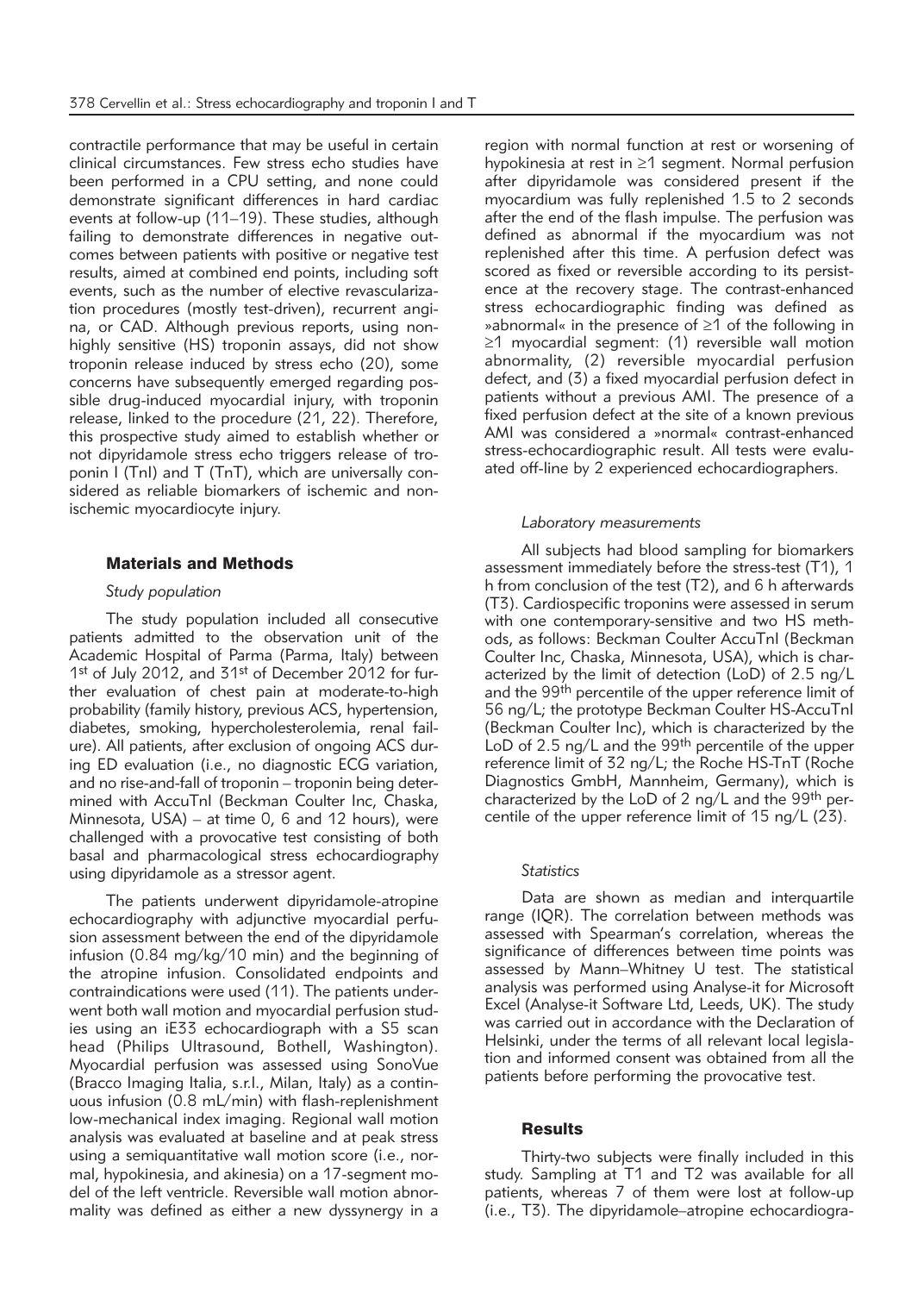| Dipyridamole stress echocardiography |            |             |      |  |  |  |
|--------------------------------------|------------|-------------|------|--|--|--|
|                                      | Negative   | Positive    | р    |  |  |  |
| n                                    | 25         |             |      |  |  |  |
| Age (years)                          | 71 (60-77) | 65 (57-73)  | 0.30 |  |  |  |
| Gender (M/F)                         | 16/9       | 4/3         | 0.74 |  |  |  |
| Hypertension                         | 10 (40%)   | 3(43%)      | 0.89 |  |  |  |
| <b>Diabetes</b>                      | 11 (44%)   | 4 (57%)     | 0.54 |  |  |  |
| Active smokers                       | 7/22       | 2/7         | 0.98 |  |  |  |
| GFR (mL/min/<br>$1.73 \text{ m}^2$ ) | 82 (70-90) | 85 (79-105) | 0.31 |  |  |  |

Table I Clinical and demographical data of the study population. Numerical variables are described as median and interquartile range (IQR), differences are evaluated by Mann–Whitney U test.

*GFR, Glomerular Filtration Rate (calculated with the Modifi cation of Diet in Renal Disease equation)*

phy test was positive in 7/32 patients (i.e., 22%). No difference was found for the main demographical and clinical data among patients with negative and positive stress tests (*Table I*). A highly significant correlation was found between AccuTnI and HS-AccuTnI values (r=0.98; p<0.001). A significant, but weaker correlation was also found between HS-TnT and AccuTnI (r=0.39; p<0.01), as well as between HS-TnT and HS-AccuTnI ( $r=0.26$ ;  $p=0.01$ ).

The main results of this study are synthesized in *Table II*. The concentration of AccuTnI, HS-AccuTnI and HS-TnT did not differ throughout the three time points. A trend towards higher values was observed at T3, but in no case this difference achieved statistical significance. The frequency of values exceeding the 99<sup>th</sup> URL was also similar throughout the study period. It is noteworthy, however, that although the limit

Table II Median and interquartile range (IQR) of AccuTnI, HS-AccuTnI and HS-TnT values in patients undergoing dipyridamole stress echocardiography before the test (T1), 1 h after conclusion of the test (T2), and 6 h afterwards (T3).

|               | T1                 | T <sub>2</sub>     | p vs T1 | T <sub>3</sub>   | p vs T1 |
|---------------|--------------------|--------------------|---------|------------------|---------|
| n             | 32                 | 32                 |         | 25               |         |
| AccuTnl       |                    |                    |         |                  |         |
| Values (ng/L) | $3.0(0.0-9.6)$     | $3.0(0.4 - 8.6)$   | 0.47    | $5.0(0.0-13.0)$  | 0.35    |
| $>99th$ URL   | 3(9%)              | 2(6%)              | 0.20    | 2(8%)            | 0.61    |
| HS-AccuTnl    |                    |                    |         |                  |         |
| Values (ng/L) | $4.2(3.0-9.7)$     | $4.9(2.8-12.8)$    | 0.43    | $5.1(3.0-12.3)$  | 0.44    |
| >99th URL     | 3(9%)              | 4 (13%)            | 0.35    | 2(8%)            | 0.61    |
| HS-TnT        |                    |                    |         |                  |         |
| Values (ng/L) | $10.0(5.9 - 15.3)$ | $10.2(5.9 - 15.6)$ | 0.47    | $11.7(5.9-15.1)$ | 0.44    |
| $>99th$ URL   | 8(25%)             | 9(28%)             | 0.49    | 7(28%)           | 0.50    |

*HS, high-sensitivity; TnI, troponin I; TnT, Troponin T; URL, Upper Reference Limit.*



Figure 1 Median and interquartile range (IQR) of AccuTnI and Hs-AccuTnI values in patients undergoing dipyridamole stress echocardiography before the test (T1), 1 h after conclusion of the test (T2), and 6 h afterwards (T3).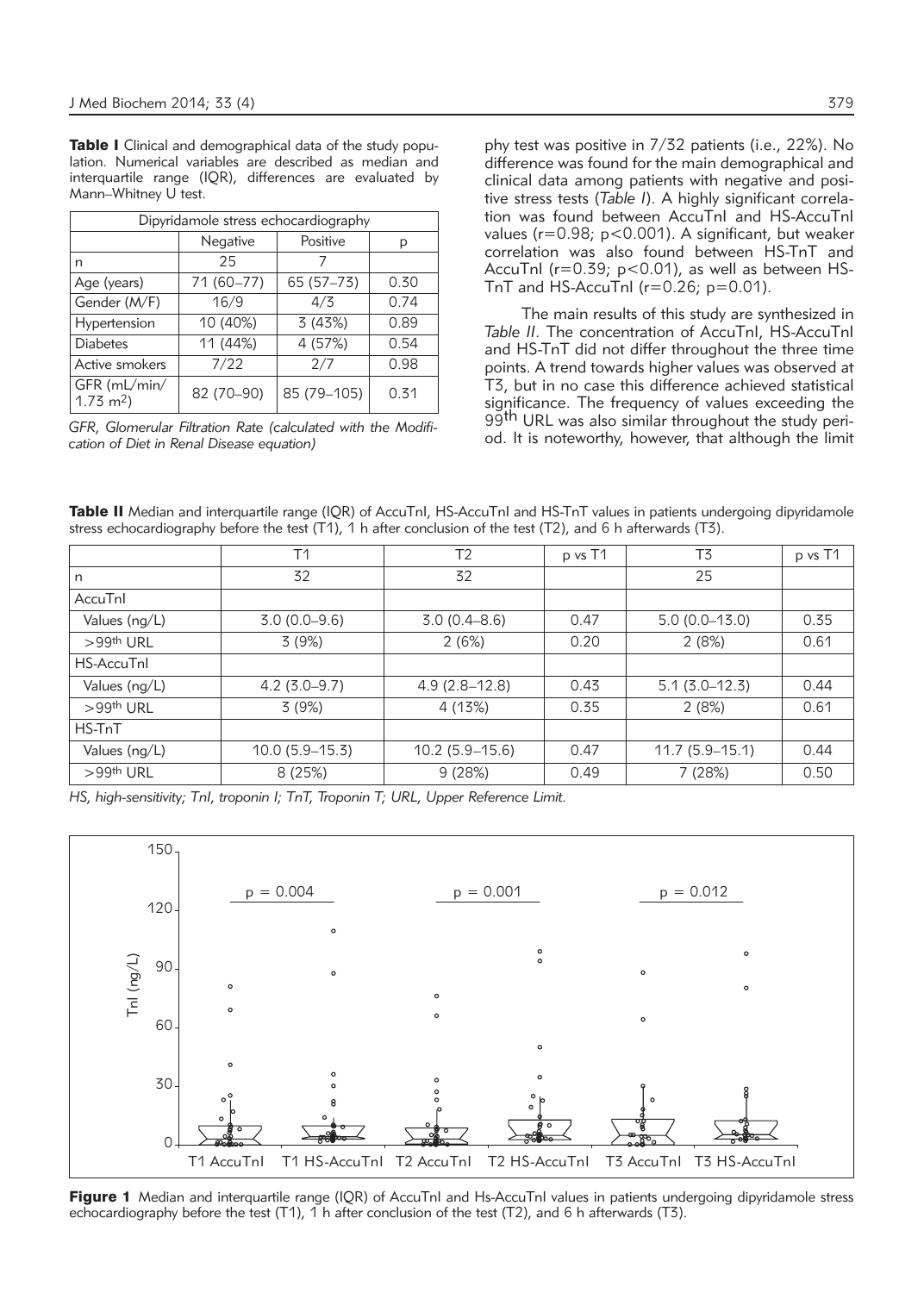

Figure 2 Median and interquartile range (IOR) of Hs-AccuTnI values in patients with positive and negative dipyridamole stress echocardiography before the test (T1), 1 h after conclusion of the test (T2), and 6 h afterwards (T3).



Figure 3 Median and interquartile range (IQR) of Hs-TnT values in patients with positive and negative dipyridamole stress echocardiography before the test (T1), 1 h after conclusion of the test (T2), and 6 h afterwards (T3).

was exceeded in less than 15% of cases with AccuTnI or HS-AccuTnI, the frequency of patients with HS-TnT values higher than the 99<sup>th</sup> URL was comprised between 25 and 28% across the three time points, i.e., it was nearly double that observed for AccuTnI and HS-AccuTnI. Interestingly, significantly increased values were found with HS-AccuTnI as compared with AccuTnI at the three time points, although the frequency of values above the respective 99<sup>th</sup> URL was globally comparable (T1: 9 vs 9%; p=1.00; T2: 13 vs 6%; p=0.06; 8 vs 8%; p=1.00) (*Figure 1*). The values of HS troponin in patients with positive and negative stress test are shown in *Figures 2* and *3*. At no time point the concentration of either HS-TnI or HS-TnT was significantly different between patients with negative or positive stress test. Identical results were found with AccuTnI (data not shown).

# **Discussion**

The remarkable technological advances achieved in laboratory technology and in the special field of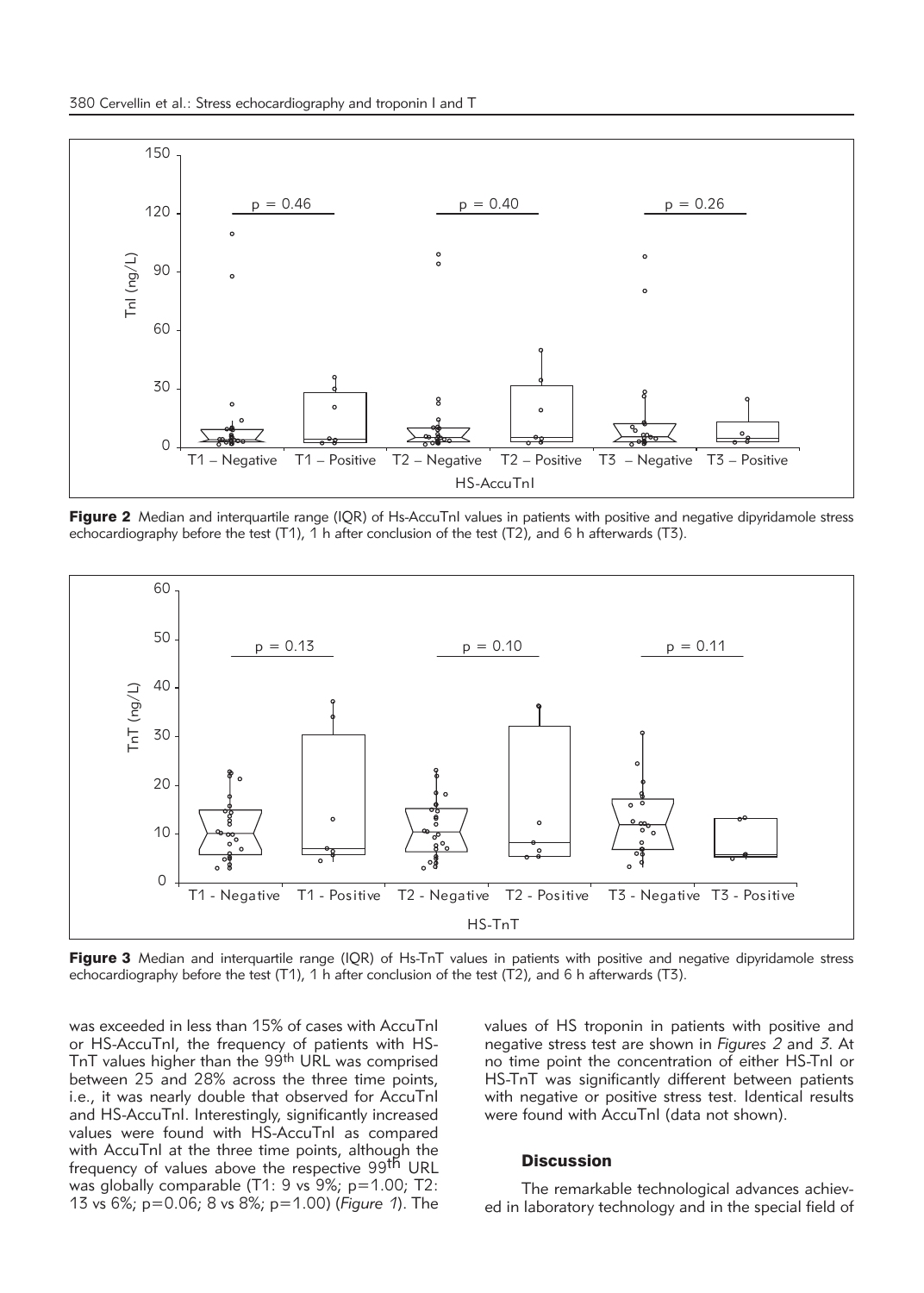ACS diagnostics over the past decade (24) have allowed the production and commercialization of novel troponin methods, which are now characterized by substantially improved analytical sensitivity. Based on the availability of these HS immunoassays, several models for troponins release have been proposed, and it is now widely accepted that these proteins are released in many situations other than frank cardiomyocyte necrosis (25–27). The non-necrotic release of cardiac troponins has been attributed to leakage of free cytosolic pool, through a specific mechanism that involves the generation of the socalled cytoplasmatic »blebs«, containing a large amount of intracellular material. The smaller amount of TnI compared to TnT in the cytosolic pool is the conceptual basis for those who hypothesize that HS-TnI could be a superior biomarker to HS-TnT for detection of reversible myocardial injury (28). Although the cardiac stress test, either physical or pharmacologic, may hence represent a reliable model for assessing different aspects of reversible myocardial injury, the results of this study clearly attest that the measurement of neither HS-TnI nor HS-TnT is able to identify patients with reversible myocardial ischemia (i.e., a »positive« stress test) in a clinically useful manner. Our results also corroborate the previous findings of Kurz et al. who, although limiting the measurement to a prototype HS-TnT, failed to observe any significant release of protein after physical exercise or pharmacologic stress with dipyridamole (29). At variance with these findings, Siriwardena et al. recently found a significant increase of HS-TnT after dobutamine stress echocardiography in 10 healthy volunteers and 16 patients with CAD. The increase was also more pronounced in subjects with a »positive« test. This study, however, differs from the present investigation for the use of another stressor drug (i.e., dobutamine vs. dipyridamole), while it is also noteworthy that the CAD patients with inducible ischemia had received the highest dobutamine doses (21). A few years ago, with the use of a different, experimental, HS assay for TnI, the Thrombolysis In Myocardial Infarction (TIMI) study group found increased HS-TnI concentrations after

### **References**

- 1. Roger VL, Go AS, Lloyd-Jones DM, Benjamin EJ, Berry JD, Borden WB, et al. American Heart Association Statistics Committee and Stroke Statistics Subcommittee. Executive summary: heart disease and stroke statistics – 2012 update: a report from the American Heart Association. Circulation 2012; 125: 188–97.
- 2. Lippi G, Franchini M, Cervellin G. Diagnosis and management of ischemic heart disease. Semin Thromb Hemost 2013; 39: 202–13.
- 3. Thygesen K, Alpert JS, Jaffe AS, Simoons ML, Chaitman BR, White HD; Writing Group on behalf of

stress testing in patients with reversible ischemia, but not in patients without ischemia. An adenosine-based stress test was used and the authors showed subtle elevations of TnI, with a significant overlap of values between those with and without ischemia (22).

A limitation of our study is represented by the limited number of patients with reversible myocardial ischemia, so that further studies, including a larger study population, are advisable to confirm our findings.

Nevertheless, these results show that dipyridamole stress testing does not trigger release of TnI (assessed with both a contemporary-sensitive and an experimental HS assay) or TnT, in patients with and without inducible reversible ischemia. Based on the available data, it thus seems plausible to put forward the hypothesis that dobutamine and dipirymidole may exert a different effect on the myocardium when used as stressor drugs, and that the latter agent may be safer and hence preferable. Indeed, due to the limited number of patients included in this study, larger investigations should be planned to unmask the mechanism(s) of troponin release during pharmacologic stress testing, most notably focusing on the different effects of different drugs. Another interesting finding of this study is the acceptable correlation found between the values of TnI and TnT in our study population, which attest that the metabolism of these proteins may be very similar in patients undergoing stress testing, so that the tests may be used interchangeably in this setting. The substantial equivalence between the contemporary-sensitive and HS-TnI immunoassays also suggests that the former method may be still suitable for routine assessment of patients undergoing stress testing.

## Conflict of interest statement

The authors stated that they have no conflicts of interest regarding the publication of this article.

the Joint ESC/ACCF/AHA/WHF Task Force for the Universal Definition of Myocardial Infarction. Third universal definition of myocardial infarction. J Am Coll Cardiol 2012; 60: 1581–98.

4. Steg PG, James SK, Atar D, Badano LP, Blömstrom-Lundqvist C, Borger MA, et al. Authors/Task Force Members; ESC Committee for Practice Guidelines (CPG); Document Reviewers. ESC Guidelines for the management of acute myocardial infarction in patients presenting with ST-segment elevation: The Task Force on the management of ST-segment eleva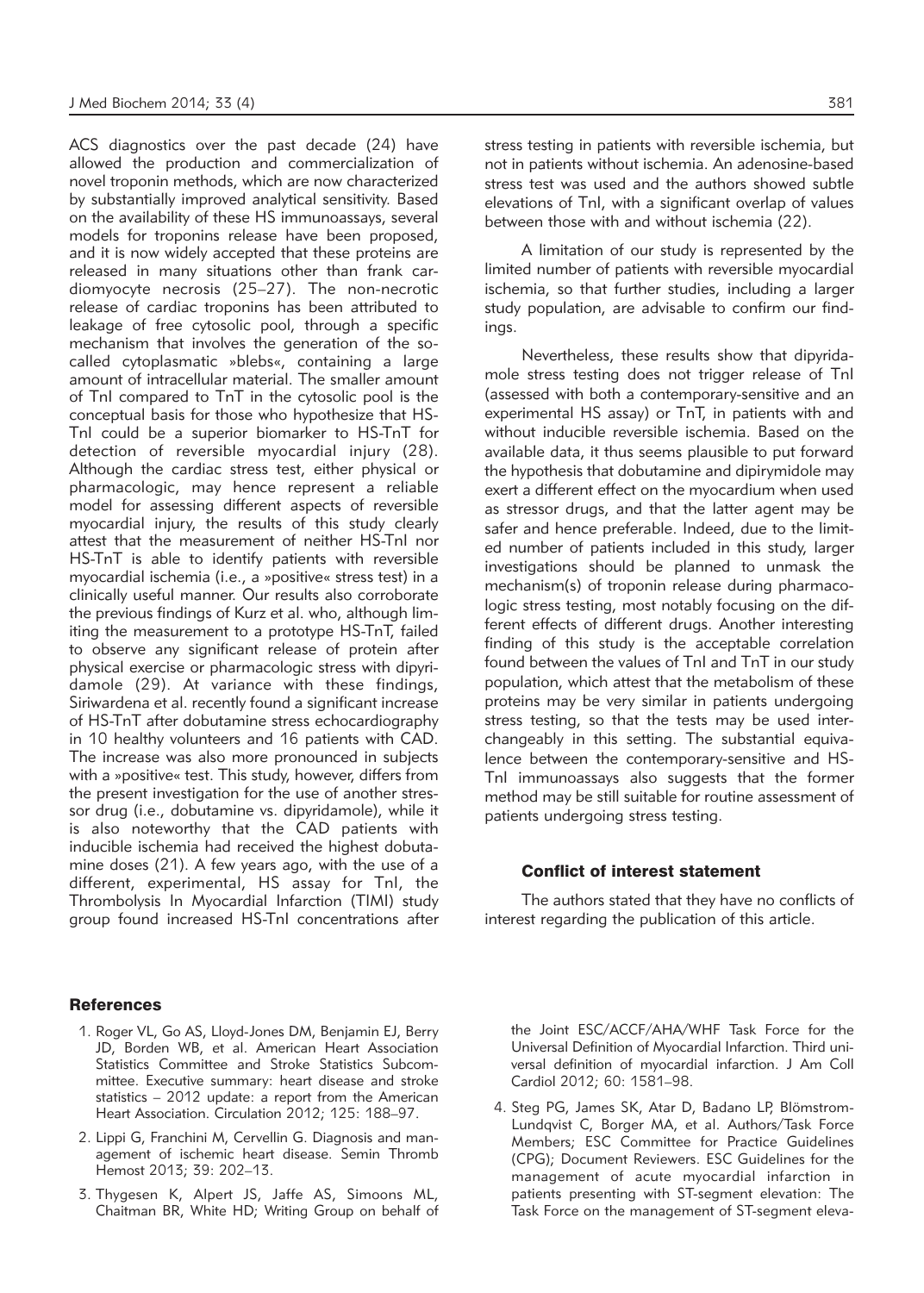tion acute myocardial infarction of the European Society of Cardiology (ESC). Eur Heart J 2012; 33: 2569–619.

- 5. Hamm CW, Bassand JP, Agewall S, Bax J, Boersma E, Bueno H, et al. ESC Committee for Practice Guidelines; Document Reviewers. ESC Guidelines for the management of acute coronary syndromes in patients presenting without persistent ST-segment elevation: The Task Force for the management of acute coronary syndromes (ACS) in patients presenting without persistent ST-segment elevation of the European Society of Cardiology (ESC). Eur Heart J 2011; 32: 2999–3054.
- 6. Jneid H, Anderson JL, Wright RS, Adams CD, Bridges CR, Casey DE Jr, et al. 2012 ACCF/AHA focused update of the guideline for the management of patients with unstable angina/non-ST-elevation myocardial infarction (updating the 2007 guideline and replacing the 2011 focused update): a report of the American College of Cardiology Foundation/American Heart Association Task Force on Practice Guidelines. J Am Coll Cardiol 2012; 60: 645–81.
- 7. Amsterdam EA, Kirk JD, Bluemke DA, Diercks D, Farkouh ME, Garvey JL, et al; American Heart Association Exercise, Cardiac Rehabilitation, and Committee of the Council on Clinical Cardiology, Council on Cardiovascular Nursing, and Interdisciplinary Council on Quality of Care and Outcomes Research. Testing of low-risk patients presenting to the emergency department with chest pain: a scientific statement from the American Heart Association. Circulation 2012; 122: 1756–76.
- 8. Farkouh ME, Smars PA, Reeder GS, Zinsmeister AR, Evans RW, Meloy TD, et al. A clinical trial of a chestpain observation unit for patients with unstable angina. Chest Pain Evaluation in the Emergency Room (CHEER) Investigators. N Engl J Med 1998; 339: 1882–8.
- 9. Newby LK, Mark DB. The chest-pain unit–ready for prime time? (editorial) N Engl J Med 1998; 339: 1930–2.
- 10. Douglas P, Khandheria B, Stainback R, Weissman N, Peterson E, Hendel R, et al. ACCF/ASE/ACEP/AHA/ ASNC/SCAI/SCCT/SCMR 2008 appropriateness criteria for stress echocardiography: a report of the American College of Cardiology Foundation Appropriateness Criteria Task Force, American Society of Echocardiography, American College of Emergency Physicians, American Heart Association, American Society of Nuclear Cardiology, Society for Cardiovascular Angiography and Interventions, Society of Cardiovascular Computed Tomography, and Society of Cardiovascular Magnetic Resonance endorsed by the Heart Rhythm Society and the Society of Critical Care Medicine. J Am Coll Cardiol 2008; 51: 1127–47.
- 11. Sicari R, Nihoyannopoulos P, Evangelista A, Kasprzak J, Lancellotti P, Poldermans D, Voigt JU, Zamorano JL; European Association of Echocardiography. Stress echocardiography expert consensus statement: European Association of Echocardiography (EAE) (a registered branch of the ESC). Eur J Echocardiogr 2008; 9: 415–37.
- 12. Kosowsky JM. Approach to the ED patient with »low risk« chest pain. Emerg Med Clin N Am 2011; 29: 721–7.
- 13. Jeetley P, Burden L, Stoykova B, Senior R. Clinical and economic impact of stress echocardiography compared with exercise electrocardiography in patients with suspected acute coronary syndrome but negative troponin: a prospective randomized controlled study. Eur Heart J 2007; 28: 204–11.
- 14. Tsutsui JM, Xie F, O'Leary EL, Elhendy A, Anderson JR, McGrain AC, Porter TR. Diagnostic accuracy and prognostic value of dobutamine stress myocardial contrast echocardiography in patients with suspected acute coronary syndromes. Echocardiography 2005; 22: 487–95.
- 15. Jeetley P, Burden L, Greaves K, Senior R. Prognostic value of myocardial contrast echocardiography in patients presenting to hospital with acute chest pain and negative troponin. Am J Cardiol 2007; 99: 1369–73.
- 16. Jambrik Z, Ghelarducci B, Orlandini A, Picano E. Stress echo in chest pain unit: the SPEED trial. Int J Cardiol 2005; 102: 461–7.
- 17. Bholasingh R, Cornel JH, Kamp O, van Straalen JP, Sanders GT, Tijssen JG, et al. Prognostic value of predischarge dobutamine stress echocardiography in chest pain patients with a negative cardiac troponin. J Am Coll Cardiol 2003; 41: 596–602.
- 18. Gaibazzi N, Reverberi C, Badano L. Usefulness of Contrast Stress-Echocardiography or Exercise-Electrocar dio graphy to Predict Long-Term Acute Coronary Syndromes in Patients Presenting With Chest Pain Without Electrocardiographic Abnormalities or 12-Hour Troponin Elevation. Am J Cardiol 2011; 107: 161–7.
- 19. Blatt A, Moravsky G, Pilipodi S, Mor A, Benbeniste P, Vered Z, Minha S. Can Dobutamine Stress Echocardiography Induce Cardiac Troponin Elevation? Echocardiography 2011; 28: 219–22.
- 20. Siriwardena M, Campbell V, Richards AM, Pemberton CJ. Cardiac Biomarker Responses to Dobutamine Stress Echocardiography in Healthy Volunteers and Patients with Coronary Artery Disease. Clin Chem 2012; 58: 1492–4.
- 21. Sabatine MS, Morrow DA, de Lemos JA, Jarolim P, Braunwald E. Detection of acute changes in circulating troponin in the setting of transient stress test-induced myocardial ischaemia using an ultrasensitive assay: results from TIMI 35. Eur Heart J 2009; 30: 162–9.
- 22. Apple FS, Ler R, Murakami MM. Determination of 19 cardiac troponin I and T assay 99th percentile values from a common presumably healthy population. Clin Chem 2012; 58: 1574–81.
- 23. Lippi G, Gillery P, Kazmierczak S, Lackner KJ, Melichar B, Siest G, et al. Clinical Chemistry and Laboratory Medicine: progress and new challenges for our 50 year-old journal. Clin Chem Lab Med 2012; 51: 5–7.
- 24. Jaffe AS, Wu AHB. Troponin release-reversible or irreversible injury? Should we care? Clin Chem 2012; 58: 148–50.